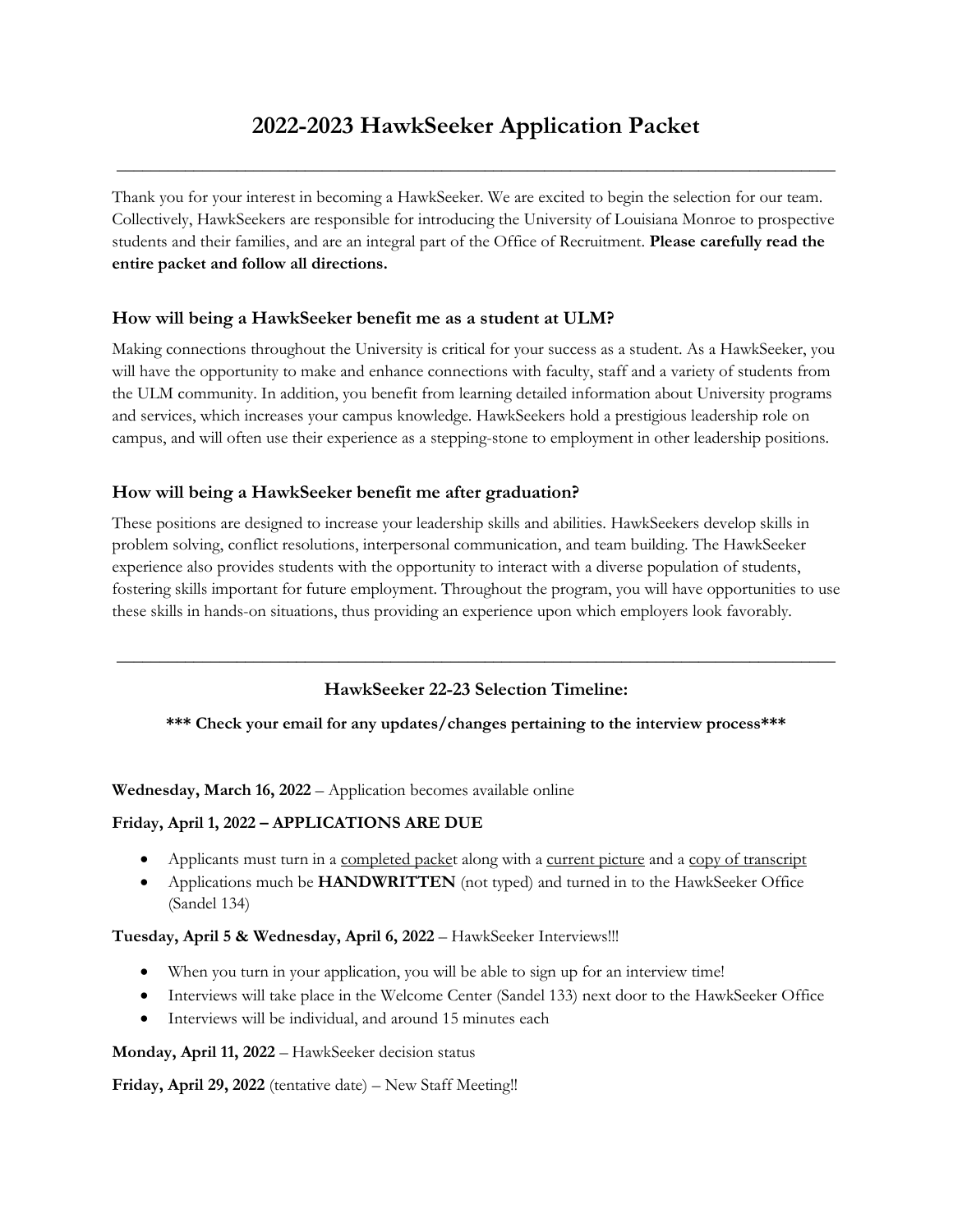# **RESPONSIBILITIES AND EXPECTATIONS**

**\_\_\_\_\_\_\_\_\_\_\_\_\_\_\_\_\_\_\_\_\_\_\_\_\_\_\_\_\_\_\_\_\_\_\_\_\_\_\_\_\_\_\_\_\_\_\_\_\_\_\_\_\_\_\_\_\_\_\_\_\_\_\_\_\_\_\_\_\_\_\_\_\_\_\_\_\_\_\_\_\_\_\_\_**

**HawkSeeker positions are exceptionally rewarding and highly competitive. Please read the information below to determine if you meet, and will be able to complete, all the requirements of the position.**

# **Responsibilities and Expectations:**

HawkSeekers will represent and promote ULM in a positive manner for the remainder of their undergraduate career and as ULM alum.

The implications of this role are great since you will be representing the University of Louisiana Monroe in an official capacity. Your comments and behavior must always be free of personal bias with regard to all aspects of campus life. As a staff member of ULM, you will be required to present University services, academics, organizations, etc., as part of the total University experience. All aspects of the University must be presented fairly in a manner consistent with the mission and goals of the Office of Recruitment. The University does not expect you to agree with all policies and practices, but you must be able to communicate them straightforwardly and free of bias.

HawkSeekers must continually demonstrate respect, dignity, and courtesy at all times. HawkSeekers are expected to represent and share the best of ULM with prospective students and parents. ULM is an institution which values the diversity of thought and background, seeks to create a better world for all, and to be welcoming and inclusive of everyone with consideration for such aspects as race, ethnicity, gender, sexual orientation, disability, religion or other differences.

HawkSeekers will endeavor to meet the needs of all prospective students and parents in a manner that is consistent with the developmental stages of new students. In most situations, the needs, concerns, and questions of the parents and students will be the primary determinant for staff behavior. The role modeling of respectful, appropriate, and professional behavior is an extremely important aspect of the leader position.

#### **Essential Qualifications:**

- HawkSeekers must **maintain** a 2.5 cumulative GPA and 2.5 GPA for the last semester completed.
	- Students must maintain a 2.5 cumulative GPA and semester GPA throughout tenure as a HawkSeeker
	- High School GPA will be looked at for all current freshmen that are applying.
- **Full-time status** for Fall 2022 and Spring 2023 semesters (12 or more hours)

#### **Time Commitments: HawkSeekers are required to participate in the following activities:**

- HawkSeeker New Staff meeting: **Friday, April 29, 2022** (tentatively)
- Work **6 hours a week** in the HawkSeeker Office
- Browse on the Bayou, Fall 2022/Spring 2023
- Any event with the Office of Recruitment
- Saturday Athletic Tours (if necessary)
- Move-in Mania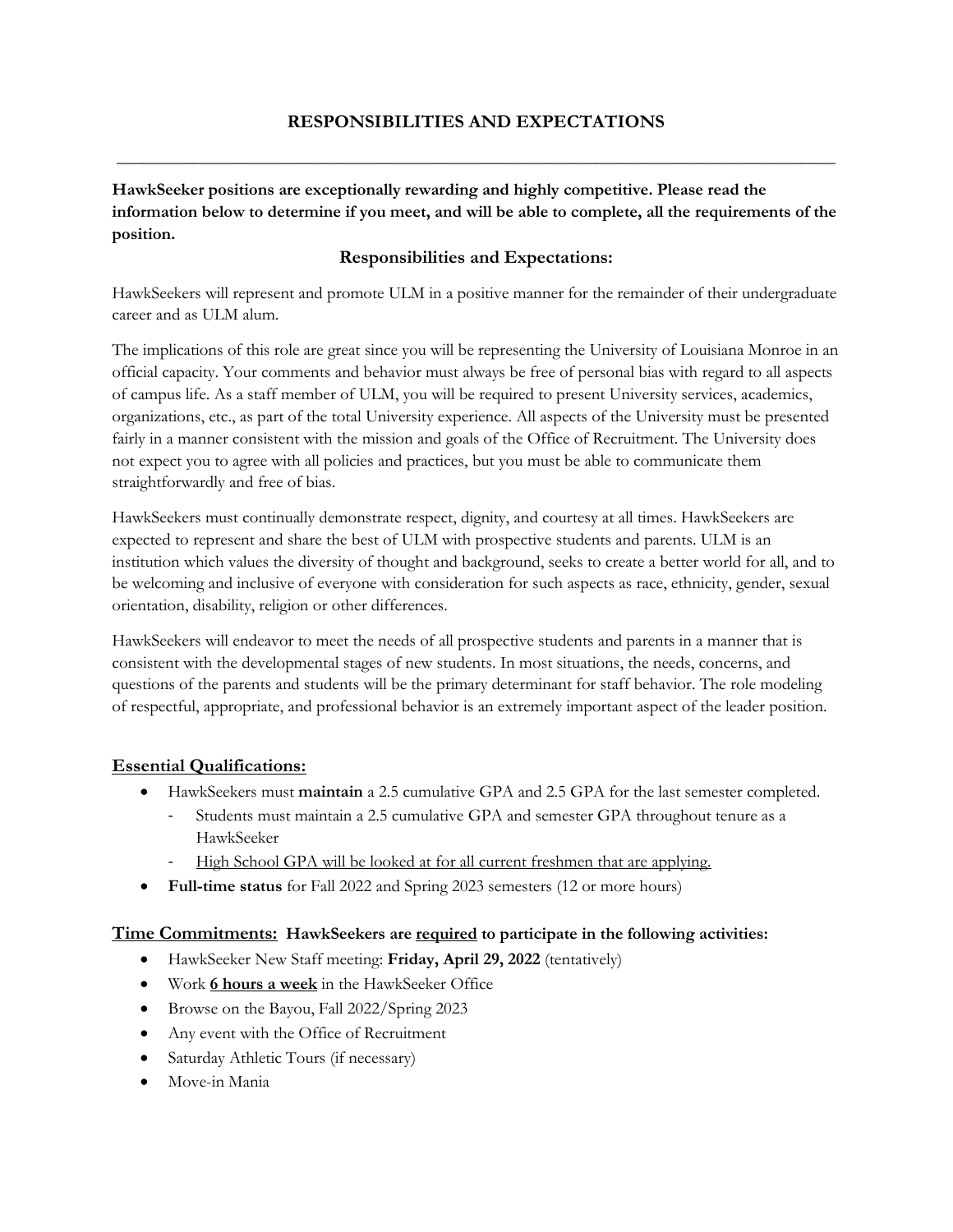#### **Compensation:**

- Academic Scholarship **\$1,000 per semester**
- Uniforms
- Other non-monetary benefits

### **INTERVIEW PROCESS**

**\_\_\_\_\_\_\_\_\_\_\_\_\_\_\_\_\_\_\_\_\_\_\_\_\_\_\_\_\_\_\_\_\_\_\_\_\_\_\_\_\_\_\_\_\_\_\_\_\_\_\_\_\_\_\_\_\_\_\_\_\_\_\_\_\_\_\_\_\_\_\_\_\_\_\_\_\_\_\_\_\_\_\_\_**

#### **Interviews: April 5&6**

All applicants must sign up for an interview time when they submit their official application. Interview times will be offered on a **first-come-first-served basis**, so if you know in advance that you may have conflicts with those days, I suggest turning in your application ASAP!

#### **\*Remember: Applications should not be filled out on the computer, but should be written by hand\***

You will receive an email confirming your interview time once you have submitted an application. The interviews will consist of different activities and questions designed to see how applicants work in different settings. After all interviews have been completed, candidates will receive a phone call and/or email indicating their status in the application process.

In the interviews, **BE YOURSELF!!!** Do not assume that we are only looking for a certain type of person to make up the HawkSeeker staff. **Be you and not who you think the panelists want to see!** 

Ultimately, the staff is looking for students who are passionate about ULM and want to share that passion with prospective students and their parents.

The recommended attire for the interview process is **Casual** (but dress to impress).

\*\*HawkSeeker Application Starting on Next Page\*\*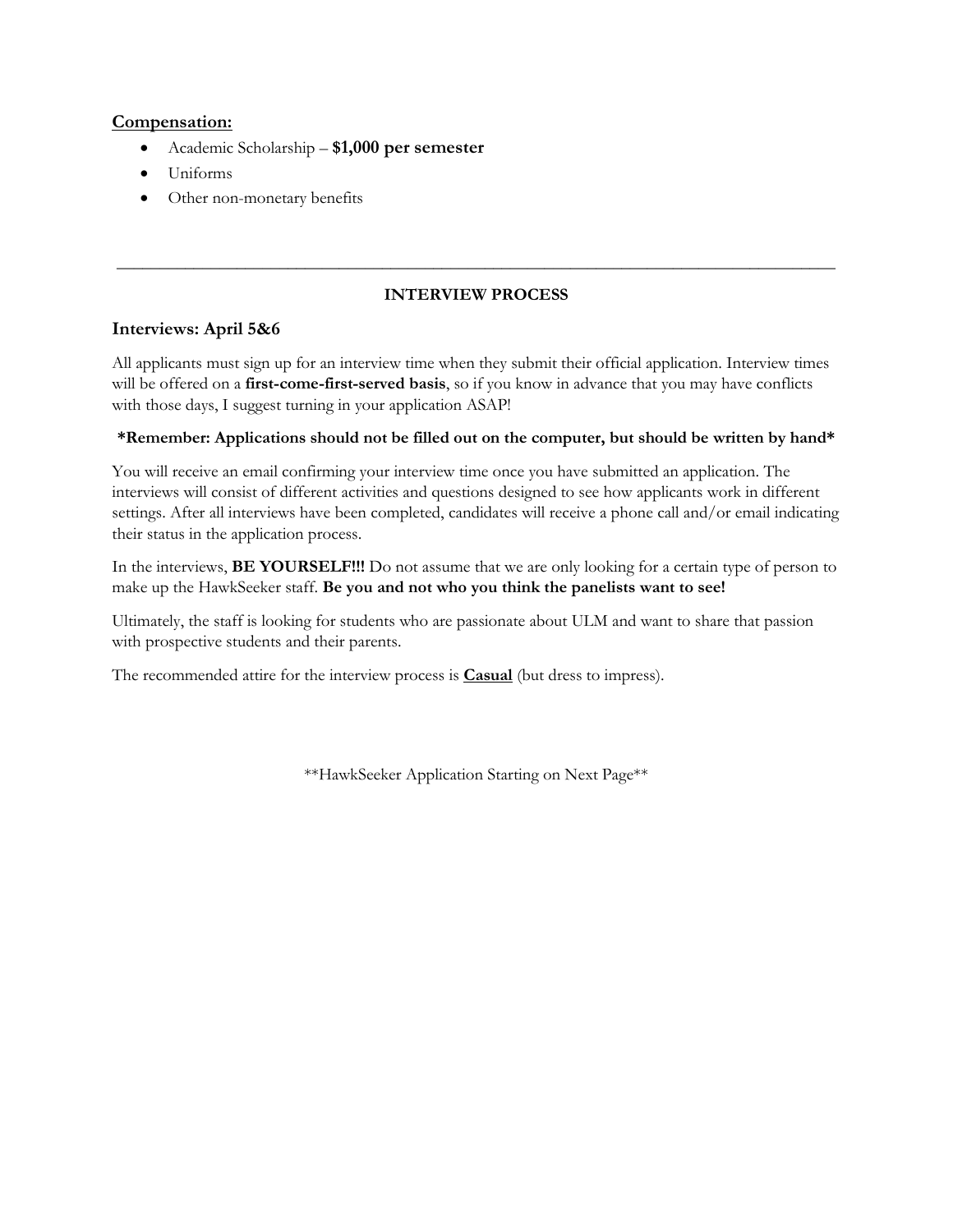# **2022-2023 HawkSeeker Application**

**\_\_\_\_\_\_\_\_\_\_\_\_\_\_\_\_\_\_\_\_\_\_\_\_\_\_\_\_\_\_\_\_\_\_\_\_\_\_\_\_\_\_\_\_\_\_\_\_\_\_\_\_\_\_\_\_\_\_\_\_\_\_\_\_\_\_\_\_\_\_\_\_\_\_\_\_\_\_\_\_\_\_\_\_**

# **PLEASE PRINT CLEARLY**

|      | Name                                               |                                                                                                      |
|------|----------------------------------------------------|------------------------------------------------------------------------------------------------------|
| Last | First                                              | Middle                                                                                               |
|      |                                                    |                                                                                                      |
|      | Permanent Address                                  |                                                                                                      |
|      |                                                    |                                                                                                      |
|      |                                                    |                                                                                                      |
|      |                                                    |                                                                                                      |
|      |                                                    |                                                                                                      |
|      |                                                    |                                                                                                      |
|      |                                                    | Cumulative GPA ____________GPA Last Semester ______________ (attach a current unofficial transcript) |
|      | T-shirt Size: S M L XL XXL Polo Size: S M L XL XXL |                                                                                                      |
|      |                                                    | Transfer Student: Yes No If yes, from where?                                                         |
|      |                                                    | Campus Job: Yes No If yes, where?                                                                    |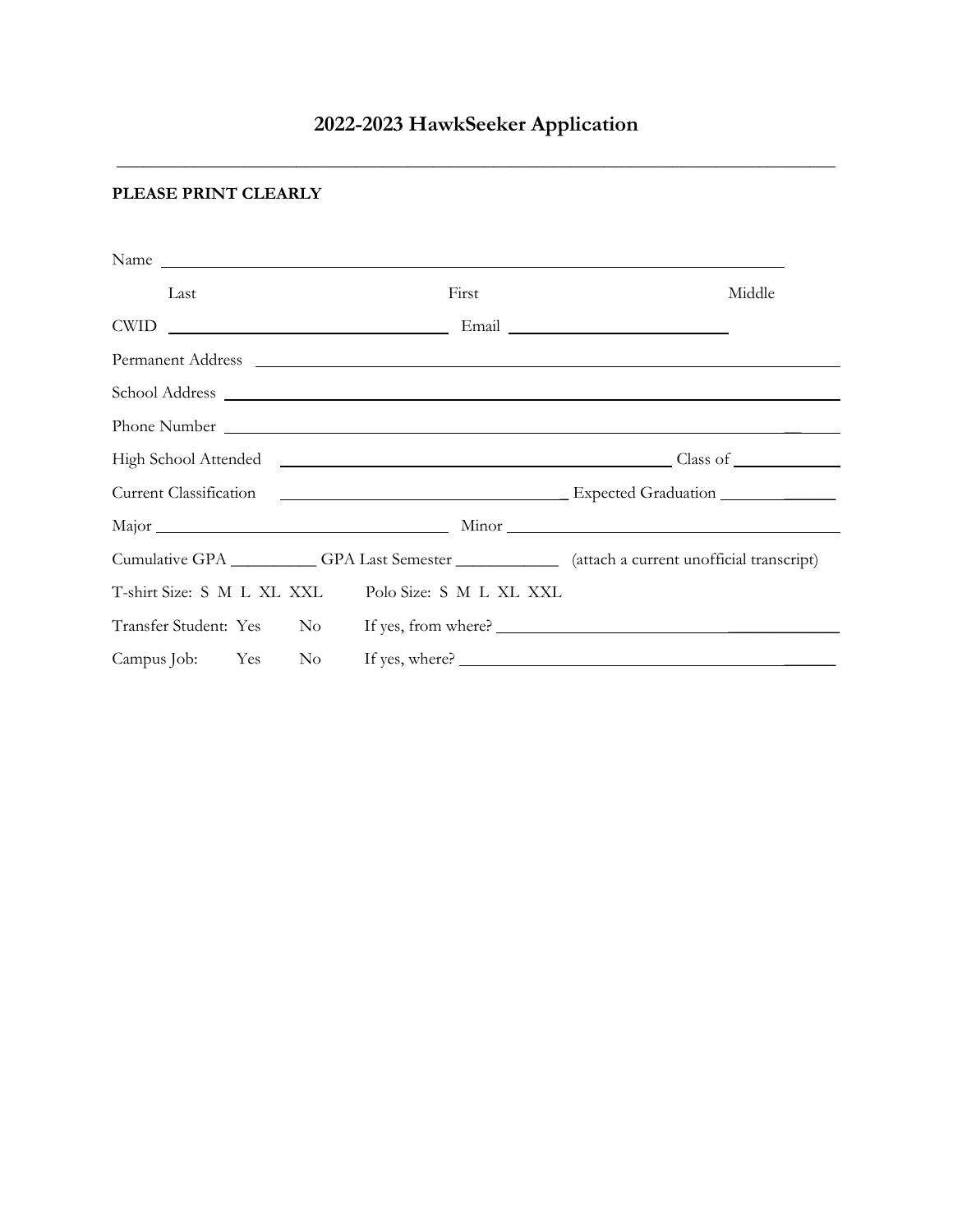List the names and phone numbers of three people who would be able to comment on your qualifications (References 1 and 2 must be from ULM faculty/staff and should reflect academic and/or extracurricular performance).

Please include your relationship to the reference (e.g. professor, current employer, etc.)

| 1. |                         |                             |                 |
|----|-------------------------|-----------------------------|-----------------|
|    | Name                    |                             | Phone           |
|    | <b>ULM Relationship</b> |                             |                 |
| 2. |                         |                             |                 |
|    | Name                    |                             | Phone           |
|    | <b>ULM Relationship</b> |                             |                 |
| 3. |                         |                             |                 |
|    | Name                    |                             | Phone           |
|    | Relationship            |                             |                 |
|    |                         | <b>Previous Employment:</b> |                 |
|    | Company                 | City, State                 | $MM/YR - MM/YR$ |
|    | Company                 | City, State                 | $MM/YR - MM/YR$ |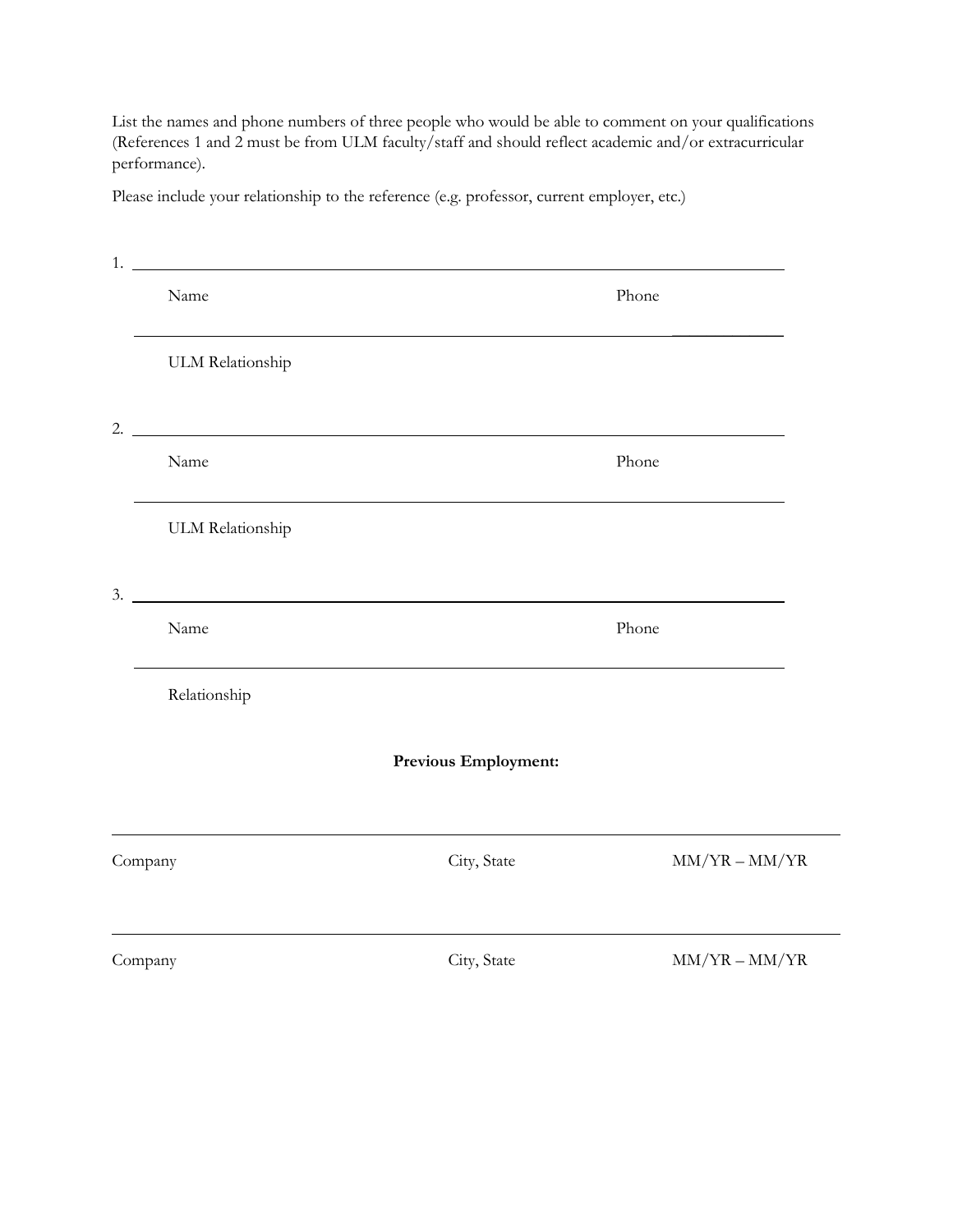| <b>College Extracurricular Activities:</b> |
|--------------------------------------------|
|--------------------------------------------|

| Activity | Years | Position(s) Held |
|----------|-------|------------------|
|          |       |                  |
|          |       |                  |
|          |       |                  |
|          |       |                  |
|          |       |                  |
|          |       |                  |
|          |       |                  |
|          |       |                  |
|          |       |                  |
|          |       |                  |
|          |       |                  |
|          |       |                  |
|          |       |                  |

# **College Honors:**

| Honor | Year(s) |
|-------|---------|
|       |         |
|       |         |
|       |         |
|       |         |
|       |         |
|       |         |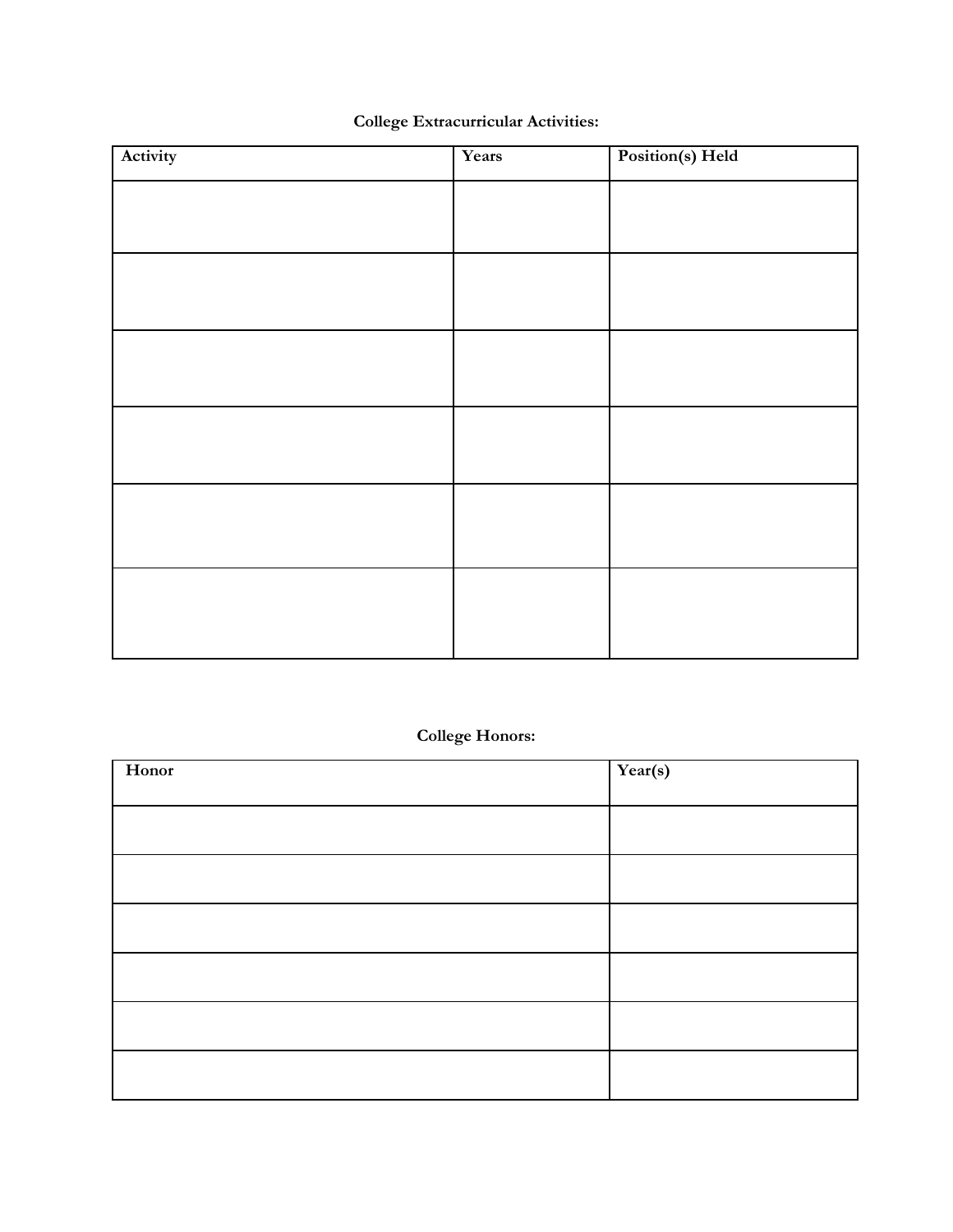# **Check All That Apply:**

- $\Box$  I enjoy meeting new people.
- I am comfortable working in a fast-paced environment.
- I am right handed
- $\Box$  I think pineapple belongs on pizza
- I consider myself an effective and clear communicator.
- $\Box$  I like a clean space over a cluttered one
- $\Box$  I am intrinsically motivated
- Hula hoops, boomerangs, and pogo sticks still have a place on this Earth
- $\Box$  I am able to use independent judgment in decision-making.
- I am left handed
- I can deliver a Dad joke like a pro
- I am confident I can maintain a high energy level, enthusiasm, and stamina when working long days.
- $\Box$  I am a good listener
- $\Box$  I believe that aliens exist
- $\Box$  I am willing to learn and grow through this position.
- $\Box$  I am introverted
- $\Box$  I am comfortable spending an hour or more in poor weather conditions.
- $\Box$  I am (or can be) an effective and positive role model for other students on campus.
- $\Box$  I like engaging with people who are different than myself
- I am extroverted
- $\Box$  I have strong conversational skills
- Clowns freak me out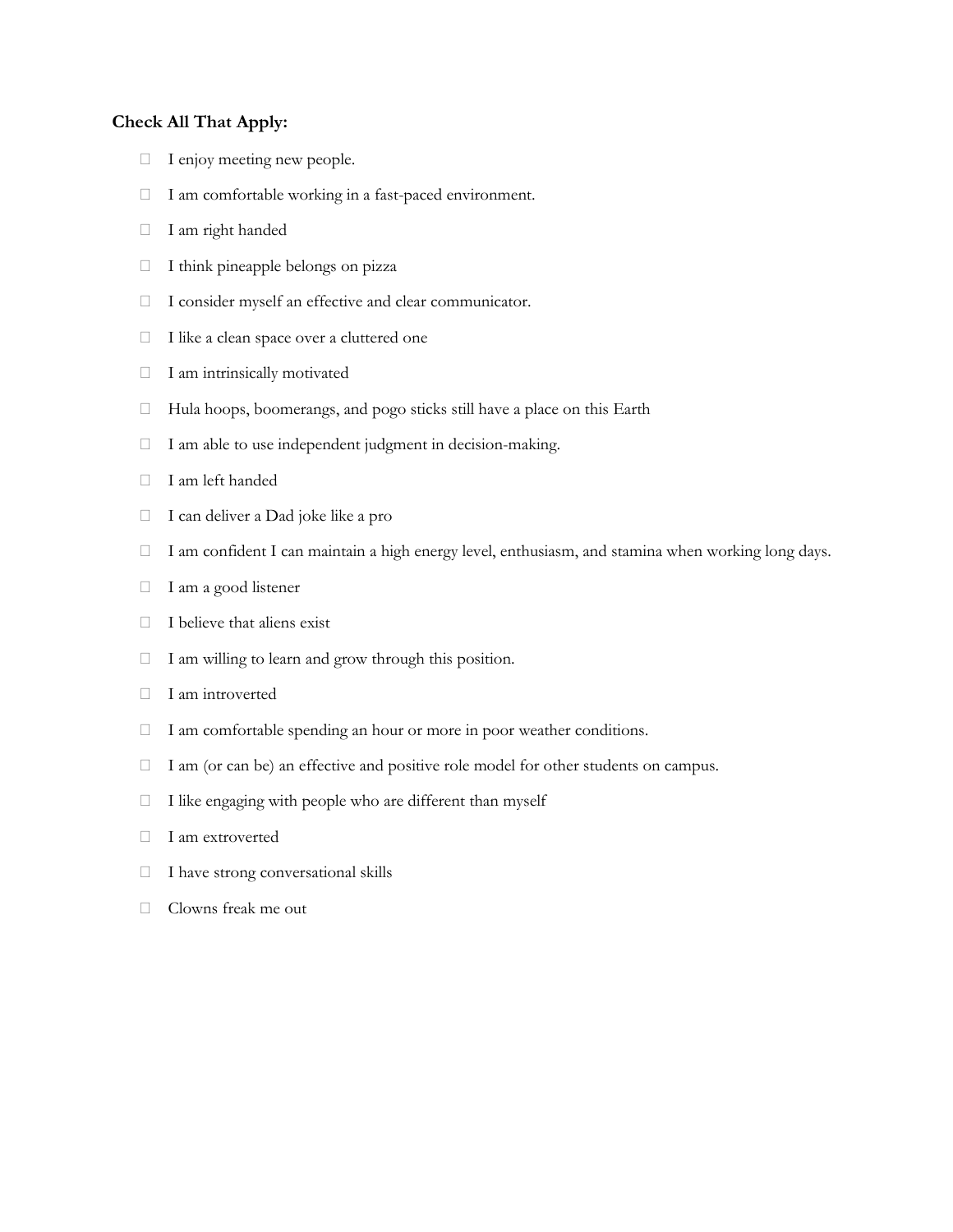#### **STORY TIME**

This is a chance for you to introduce yourself to the interview panelists! Tell us one thing you want us to know/remember about yourself. This can be however long or short you want, and can consist of whatever you want! You can make it personal, funny, shocking, etc., just be sure to **tell a story!**